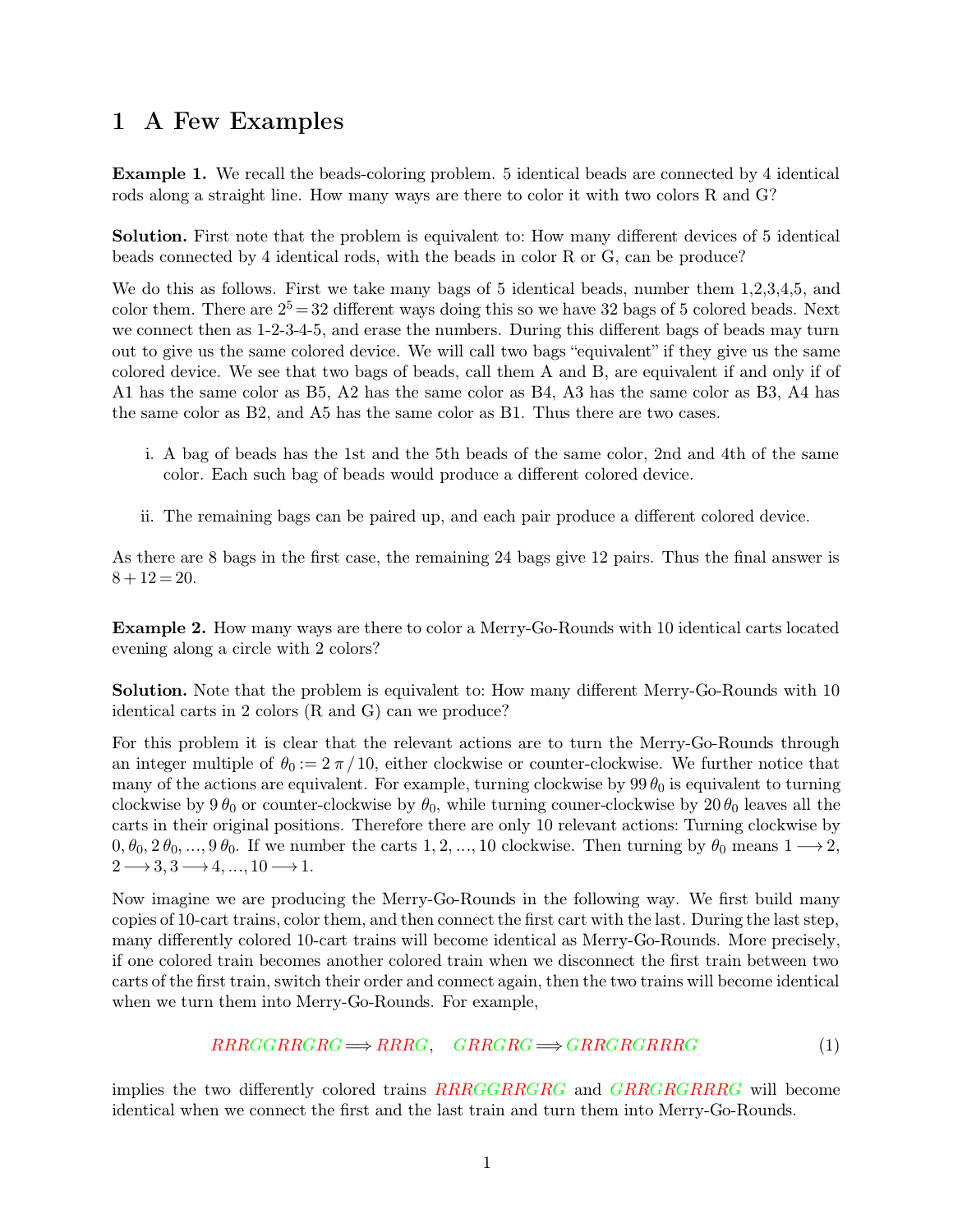We call such pairs of colored trains "equivalent". Note that if one train is equivalent to another train, while the latter train is equivalent to a third train, then the first train is also equivalent to the third We call such pairs of colored trains "equivalent". Note that if one train is equivalent to another train, while the latter train is equivalent to a third train, then the first train is also equivalent to the third train. T We call such pairs of colored trains "equivalent". Note that if one train is equivalent to another train, while the latter train is equivalent to a third train, then the first train is also equivalent to the third train. T We call such pairs of colored trains "equivalent". Note that if one train is equivalent to another train, while the latter train is equivalent to a third train, then the first train is also equivalent to the third train. T We call such pairs of colored trains "equivalent". Note that if one train is equivalent to another train, while the latter train is equivalent to a third train, then the first train is also equivalent to the third train. T while the latter train is equivlanet to a third train, then the first train is also equivalent to the third<br>train. Therefore we can group all the colored trains in to groups. Within each group, all trains are<br>equivalent. train. Therefore we can group all the colored trains in to groups. Within each group, all trains<br>equivalent. That is, when connecting the first cart with the last, each group produces exactly<br>Merry-Go-Rounds. Consequently

Merry-Go-Rounds. Consequently, all we need to do is to count how many such groups there are.<br>This could be done if we can figure out how many trains there are in each group. First note that as there are  $2^{10} = 1024$  diff This could be done if we can figure out how many trains there are in each group. First note that as there are  $2^{10} = 1024$  different ways to color a 10-cart train, we have 1024 colored trains.<br>Take an arbitrary group of This could be done if we can figure out how many trains there are in each group. First note that<br>as there are  $2^{10} = 1024$  different ways to color a 10-cart train, we have 1024 colored trains.<br>Take an arbitrary group of as there are  $2^{10}$  =<br>Take an arbitrary<br>between 1st and 2<br>the number may b<br>now 10 cases. Take an arbitrary group of trains. As there are 9 possible ways to "cut and reconnect" (cutting<br>between 1st and 2nd, 2nd and 3rd, ...) the maximum number of trains in the group is 10. However<br>the number may be less as some

- 
- ii. There is a train in the group that becomes itself when cutting between the 1st and the 2nd<br>ii. There is a train in the group that becomes itself when cutting between the 1st and the 2nd<br>carts and then re-connect. We cl carts and then re-connect. We claim that in this case there is only one train in the group, colored by one color only. To see this, note that the 1st and the 2nd carts must be of the The group has 10 trains. We will see at the end that there are 99 of them.<br>There is a train in the group that becomes itself when cutting between the 1st and the 2nd<br>carts and then re-connect. We claim that in this case th The group has 10 trains. We will see at the end that there are 99 of them.<br>There is a train in the group that becomes itself when cutting between the 1st and the 2nd<br>carts and then re-connect. We claim that in this case th There is a train in the group that become<br>carts and then re-connect. We claim that<br>colored by one color only. To see this, no<br>same color, the 2nd and the 3rd carts mu<br>2 such groups, each has 1 train only. carts and then re-connect. We claim that in this case there is only one train in the group,<br>colored by one color only. To see this, note that the 1st and the 2nd carts must be of the<br>same color, the 2nd and the 3rd carts m
- colored by one color only. To see this, note that the 1st and the 2nd carts must be of the same color, the 2nd and the 3rd carts must be of the same color, and so on. Thus there are 2 such groups, each has 1 train only.<br>Th same color, the 2nd and the 3rd carts must be of the same color, and so on. Thus there are 2 such groups, each has 1 train only.<br>
There is a train in the group that becomes itself when cutting between the 2nd and the 3rd *RR*, *RG*, *RG*, *GR*. So here we have 1 more groups of 2 trains.<br>*RR, GG*, *RG*, *GR*. So here we have 1 more groups of 2 trains. in. There is a train in the group that becomes itself when cutting between the 2nd and the 3rd carts and then re-connect. In this case we can break the train into 5 segments of 2 carts each, and clearly all 5 segments mus
- carts and then re-connect. In this case we can break the train into 5 segments or 2 carts each, and clearly all 5 segments must be identical. There are 4 ways of coloring each segments:  $RR$ ,  $GG$ ,  $RG$ ,  $RG$ ,  $GR$ . So here we and clearly all 5 segments must be identical. There are 4 ways of coloring each segments:<br>  $RR$ ,  $GG$ ,  $RG$ ,  $GR$ . So here we have 1 more groups of 2 trains.<br>
There is a train in the group that becomes itself when cutting bet FIR, GG, RG, GR. So here we have 1 more groups of 2 trains.<br>There is a train in the group that becomes itself when cutting between the 3rd and the 4th carts and then re-connect. This means the 1st cart has the same color There is a train in the group that becomes itself when cutting between the 3rd and the 4th carts and then re-connect. This means the 1st cart has the same color as the 4th cart, which has the same color as the 10th cart, w There is a train in the group that becomes itself when cutting between the 3rd and the 4th carts and then re-connect. This means the 1st cart has the same color as the 4th cart, which has the same color as the 7th cart, wh carts and then re-connect. This means the 1st cart has the same color as the 4th cart, which has the same color as the 3rd cart, which has the same color as the 10th cart, which has the same color as the 3rd cart, which ha same color as the *s*rd cart, which has the same color as the 0th cart, which has the same color as the 9th cart, which has the same color as the 2nd cart, which has the same color as the 5th cart, which has the same color
- color as the 9th cart, which has the same color as the 2nd cart, which has the same color as<br>the 5th cart, which has the same color as the 8th cart. Thus all 10 carts must have the same<br>color so this case does not lead to the 5th cart, which has the same<br>color so this case does not lead<br>There is a train in the group th<br>carts and then re-connect. This<br>the 2nd and the 3rd carts. v. There is a train in the group that becomes itself when cutting between the 4th and the 5th carts and then re-connect. This leads to the same groups as in the case of cutting between the 2nd and the 3rd carts.<br>vi. There
- There is a train in the group that becomes itself when cutting between the 4th and the 3th carts and then re-connect. This leads to the same groups as in the case of cutting between the 2nd and the 3rd carts.<br>There is a tr carts and then re-connect. Inis leads to the same groups as in the case of cutting between<br>the 2nd and the 3rd carts.<br>There is a train in the group that becomes ifself when cutting between the 5th can the 6th<br>carts and the the 2nd and the 3rd carts.<br>
vi. There is a train in the group that becomes ifself when cutting between the 5th can the 6th<br>
carts and then re-connect. We see that trains in this group has the property that front half<br>
and and the back half are identical. There are 32 different ways to color a 5-cart segment. We can list all of them:<br>RRRRR;<br>RRRRR, GRRRR, GRRRR, GRRRR, GRRRR, GRRRR, GRRRR, GRRRR, GRRRR, GRRRR, GRRRR, GRRRR, GRRRR, GRRRR, GRRR

RRRRR; can list all of them:<br>RRRRR;<br>RRRRG, RRRGR, RRGRR, RGRRR, GRRRR,<br>RRRGG, RRGGR, RGGRR, GGRRR, GRRRG,<br>RRGRG, RGRGR, GRGRR, RGRRG, GRRGR RRRRR;<br>RRRRG, RRRGR, RRGRR, RGRRR, GRRRR,<br>RRRGG, RRGGR, RGGRR, GGRRR, GRRRG,<br>RRGRG, RGRGR, GRGRR, RGRRG, GRRGR,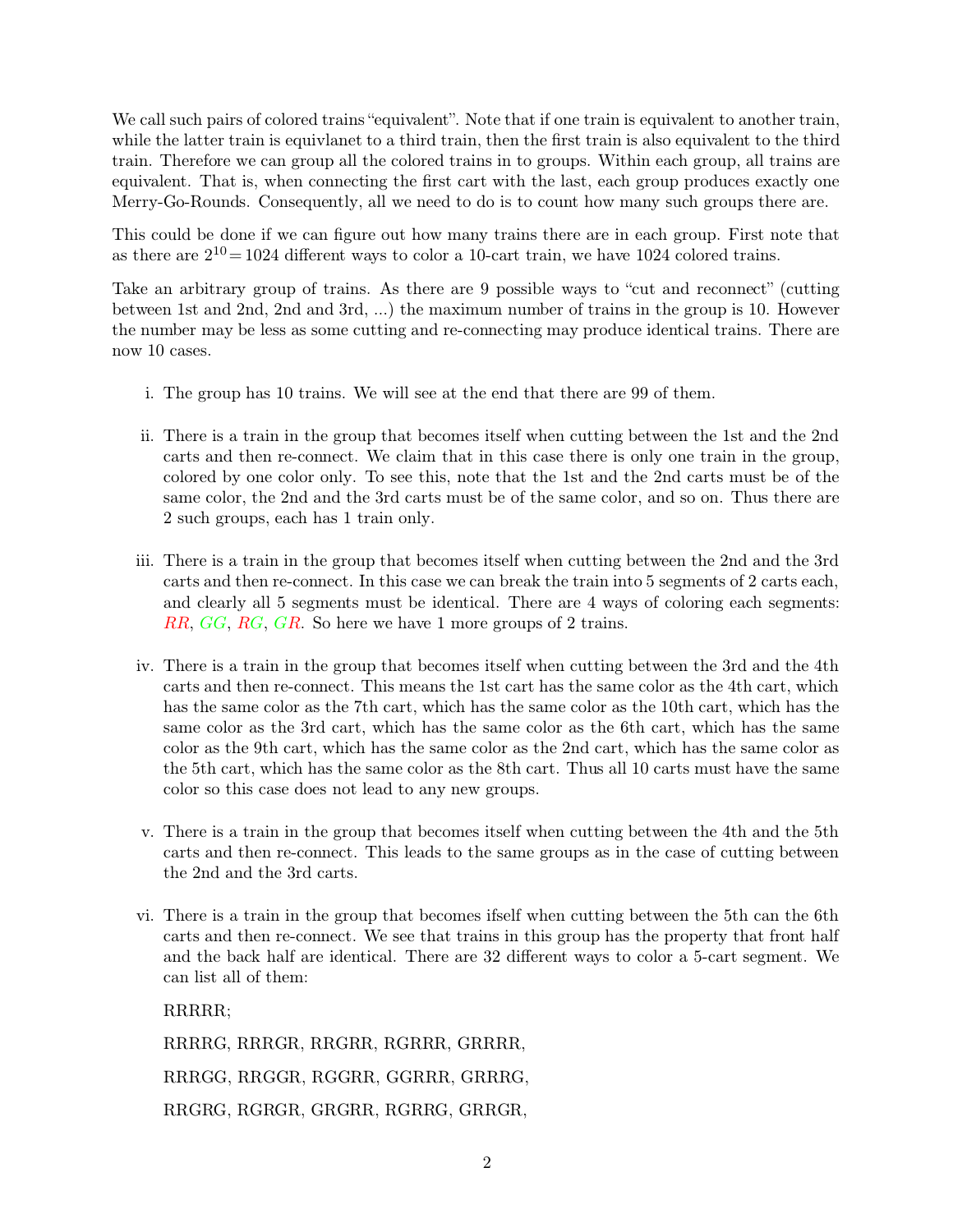The other 16 is obtained through switching R and G. Note that colorings in the same line gives carts in the same group. Thus there 6 new groups of 5 trains each. The other 16 is obtained through switching R and G. Note that colorings in gives carts in the same group. Thus there 6 new groups of 5 trains each. The other 16 is obtained through switching R and G. No<br>gives carts in the same group. Thus there 6 new groups of<br>vii. The remaining cases do not produce any new groups. gives carts in the same group. Thus there 6 new groups of 5 trains each.<br>
vii. The remaining cases do not produce any new groups.<br> **Exercise 1.** Prove this!<br>
Summarizing, we have 2 groups of 1 train each, 1 group of 2 trai

Fig. 2.1 The remaining cases do not produce any new groups.<br>
Summarizing, we have 2 groups of 1 train each, 1 group of 2 trains, and 6 groups of 5 trains. The remaining trains belongs to groups each has 10 trains. Thus the remaining trains belongs to groups each has 10 trains. Thus there are

$$
99 = \frac{1024 - 2 \times 1 - 1 \times 2 - 6 \times 5}{10}
$$
 (2)

remaining trains belongs to groups each has 10 trains. Thus there are<br>  $99 = \frac{1024 - 2 \times 1 - 1 \times 2 - 6 \times 5}{10}$  (2)<br>
groups with 10 trains each. Therefore the number of groups, which is the same as the number of<br>
different M groups with 10 trains each. Therefore the number of groups, which is the same as the number of different Merry-Go-Rounds, is 99 + 2 + 1 + 6 = 108*.* (3)<br>
99 + 2 + 1 + 6 = 108*.* (3)

$$
99 + 2 + 1 + 6 = 108.\t(3)
$$

**Example 3.** In Example 2, we notice that Case iii is the same as solving a Merry-Go-Rounds problem of 2 carts, while Case vi is the same as solving a Merry-Go-Rounds problem of 2 carts, while Case vi is the same as solvi  $99 + 2 + 1 + 6 = 108.$  $99 + 2 + 1 + 6 = 108.$  $99 + 2 + 1 + 6 = 108.$  (3)<br>Example 3. In Example 2, we notice that Case iii is the same as solving a Merry-Go-Rounds<br>problem of 2 carts, while Case vi is the same as solving a Merry-Go-Rounds problem of 5 carts, and<br>the situ  $99 + 2 + 1 + 6 = 108.$  (3)<br> **Example 3.** In Example 2, we notice that Case iii is the same as solving a Merry-Go-Rounds<br>
problem of 2 carts, while Case vi is the same as solving a Merry-Go-Rounds problem of 5 carts, and<br>
the **Example 3.** In Example 2, we notice that Case iii is the same as solving a Merry-Go-Rounds problem of 2 carts, while Case vi is the same as solving a Merry-Go-Rounds problem of 5 carts, and the situation seems to be much following. problem of 2 carts, while Case vi is the same as solving a Merry-Go-Rounds problem of 5 carts, and<br>the situation seems to be much simpler than the 10-cart case. For example, in the 5-cart case, we<br>have 2 groups of 1 cart

is

$$
\frac{m^p - m}{p}.\tag{4}
$$

**Proof.** We show that every group of colored trains has *p* trains, except for *m* groups of 1 train each (the *m* trains produced by coloring them with one single color). **e**<br> **each** (the *m* trains produced by coloring them with one single color).<br>
It suffice to prove that, if "cutting-and-re-connecting" a train produces an **Proof.** We show that every group of colored trains has p trains, except for m groups of 1 train each (the m trains produced by coloring them with one single color).<br>It suffice to prove that, if "cutting-and-re-connecting **Proof.** We show that every group of color each (the  $m$  trains produced by coloring the It suffice to prove that, if "cutting-and-re-colorain must be colored by a single color. Consider a train that "returns to itself" a

**Proof.** We show that every group of colored trains has p trains, except for m groups of 1 train each (the m trains produced by coloring them with one single color).<br>It suffice to prove that, if "cutting-and-re-connecting each (the *m* trains produced by coloring them with one single color).<br>It suffice to prove that, if "cutting-and-re-connecting" a train produces an identical train, then the<br>train must be colored by a single color.<br>Consid It suffice to prove that, if "cutting-and-re-connecting" a train produces an identical train, then the<br>train must be colored by a single color.<br>Consider a train that "returns to itself" after cutting between the *k*th and *p*, consider a train that "returns to itself" after cutting between the *k*th and the  $(k+1)$ th carts and reconnect. Then we see that the color of the 1st cart is the same as that of the  $(k+1)$ th cart, which is the same a Consider a train that "returns to itself" after cutting between the *k*th and the  $(k+1)$ th carts and reconnect. Then we see that the color of the 1st cart is the same as that of the  $(k+1)$ th cart, which is the same as the where  $l = 2k + 1$  or  $2k + 1 - p$ , depending on which one is between 1 and<br>f we let  $l_i$  be the remainder of  $(ik + 1)$  when divided by  $p$  (set  $l_i = p$  if  $p$ <br>*i*th cart has the same color as the 1st cart. Now consider the sequ

$$
1, k+1, 2k+1, 3k+1, \dots, (p-1)k+1.
$$
\n<sup>(5)</sup>

It is easy to see that when they all have different remainders when divided by *p* (set  $i_i - p$  in *p* divides  $ik + 1$ ), then the  $l_i$ th cart has the same color as the 1st cart. Now consider the sequence  $1, k + 1, 2k + 1, 3k +$  $1, k+1, 2k+1, 3k+1, ..., (p-1)k+1.$  (5)<br>It is easy to see that when they all have different remainders when divided by p. As there are p<br>numbers, the remainders must be 0, 1, 2, ...,  $p-1$  (most likely in different order). The  $1, k+1, 2k+1, 3k+1, \ldots, (p-1)k+1.$  (5)<br>It is easy to see that when they all have different remainders when divided by p. As there are p<br>numbers, the remainders must be  $0, 1, 2, \ldots, p-1$  (most likely in different order). Th It is easy to see that when they all have different remainders when divided by  $p$ . As there are  $p$  numbers, the remainders must be  $0, 1, 2, ..., p-1$  (most likely in different order). Therefore all carts has the same color.

 $(m^p - m)$ .